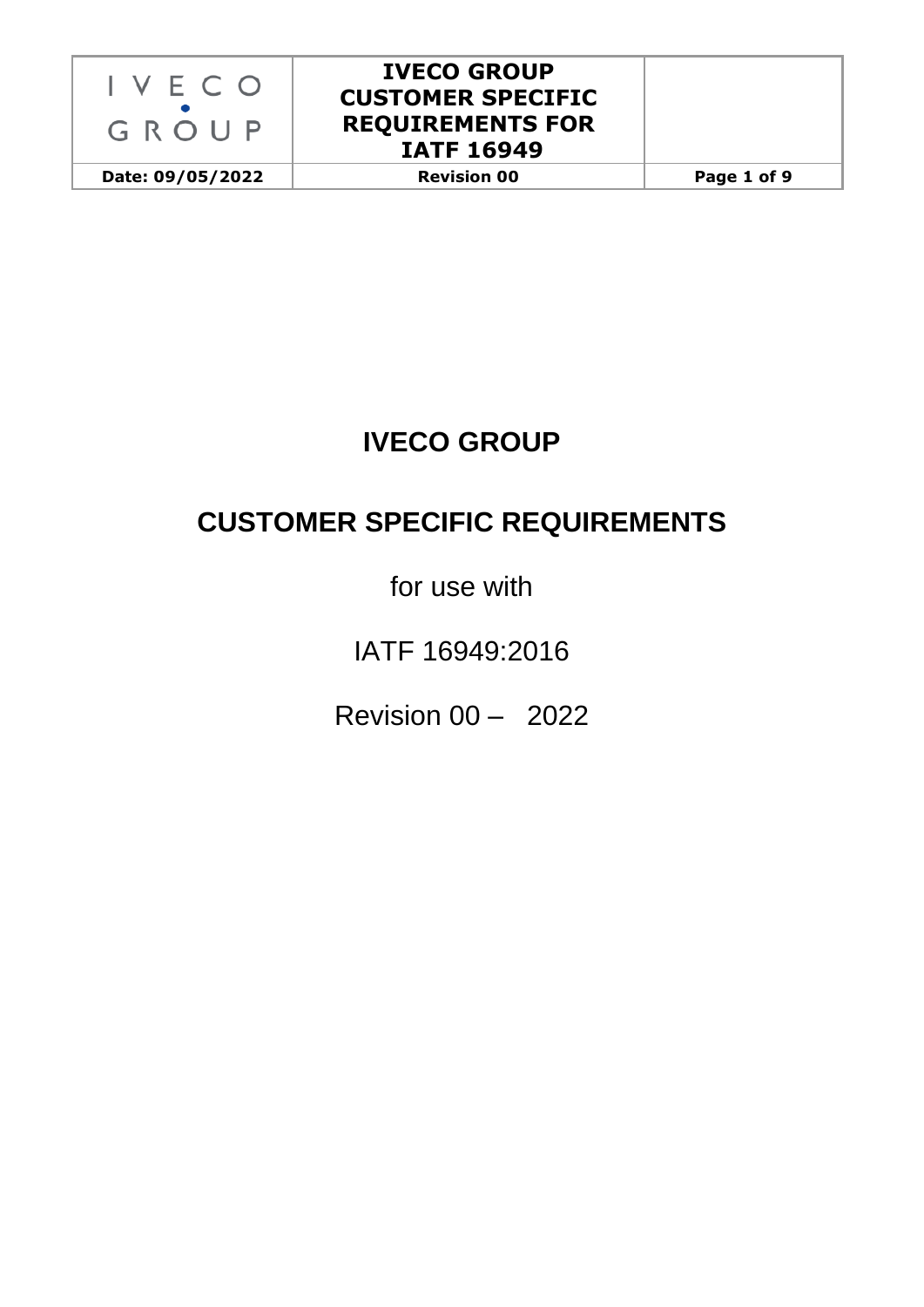

**Date: 09/05/2022 Revision 00 Page 2 of 9**

### **Table of Contents**

| 1.             |                                                                                     |  |
|----------------|-------------------------------------------------------------------------------------|--|
| 2.             |                                                                                     |  |
| 3.             |                                                                                     |  |
| 4.             | Special characteristics related documentation (Ref. IATF 16949:2016 § 8.2.3.1.2)  6 |  |
| 5.             |                                                                                     |  |
| 6.             |                                                                                     |  |
| 7 <sub>1</sub> |                                                                                     |  |
| 8.             |                                                                                     |  |
| 9.             |                                                                                     |  |
| 10.            |                                                                                     |  |
| 11.            |                                                                                     |  |
| 12.            |                                                                                     |  |
| 13.            | Customer Owned Production Tooling (Ref. IATF 16949:2016 § 8.5.3)  8                 |  |
| 14.            | Determination of requirements related to products and services (Ref. IATF           |  |
|                |                                                                                     |  |
| 15.            | Supplier Status Special Notifications (IATF 16949:2016, item 9.1.2.1)  8            |  |
| 16.            |                                                                                     |  |
| 17.            | Plant, facility, and equipment planning (IATF 16949:2016, item 7.1.3.1) 9           |  |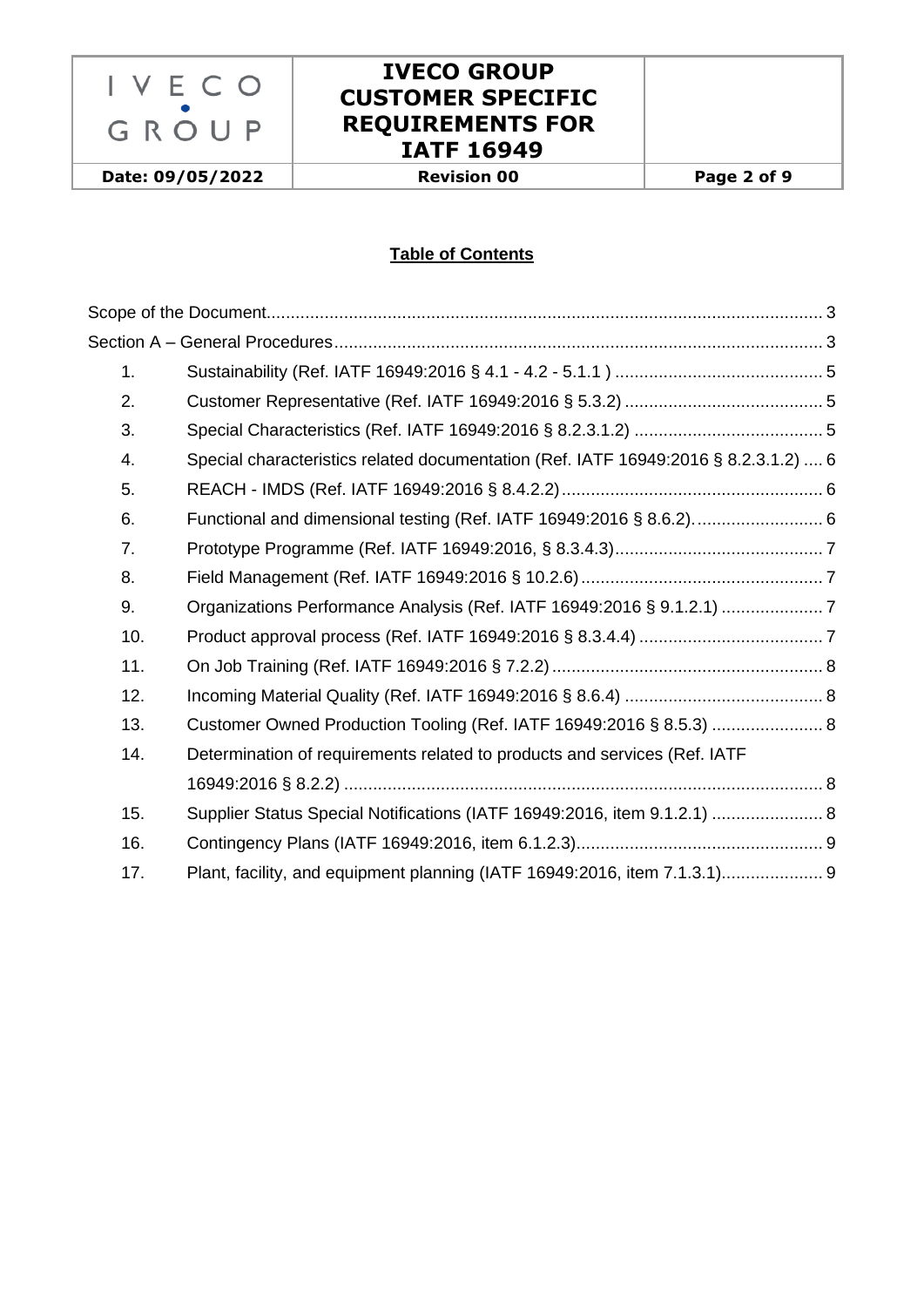

**Date: 09/05/2022 Revision 00 Page 3 of 9**

#### <span id="page-2-0"></span>**Scope of the Document**

This document defines Customer Specifics of Iveco Group in order to complete the IATF 16949:2016 Quality System Requirements, and relates them with the technical documentation used in the relation between Iveco Group and the Organizations (Drawings, Norms, Procurement Specification, Request For Quotation and other documentation).

In this document, the terms "Organization" and "Supplier" are interchangeable, both representing the company (or site) being registered to IATF 16949 : 2016.

For additional Customer Guidance, contractual Statement of Requirements must be consulted as main reference.

#### <span id="page-2-1"></span>**Section A – General Procedures**

The Customer Specific Requirements complement the already used general procedures that rule the supply relation between Iveco Group and the Organizations.

The fundamental procedures are the following:

| #              |                                                         | SPECIFICATION NR.                       |                   |  |
|----------------|---------------------------------------------------------|-----------------------------------------|-------------------|--|
|                | PROCEDURE DESCRIPTION                                   | <b>IVECO</b>                            | <b>FPT</b>        |  |
| $\mathbf{1}$   | <b>General Purchasing Conditions</b>                    | General purchasing terms and conditions |                   |  |
|                |                                                         | (one for EMEA and one for LATAM         |                   |  |
|                |                                                         | region)                                 |                   |  |
| $\overline{c}$ | <b>Quality of Supplies</b>                              | <b>PUR 30</b>                           |                   |  |
| 3              | <b>Supply Material Certification Quality Document -</b> | <b>PUR30</b>                            | <b>PUR30</b>      |  |
|                | <b>Product Quality And Conformity Certificate</b>       |                                         | FPI 9.01103       |  |
| $\overline{4}$ | Use Provisions For The I.M.D.S. (International          | 19-0500                                 |                   |  |
|                | Material Data System) System (ref Regulation (EC)       | <b>PUR30</b>                            | PUR <sub>30</sub> |  |
|                | No 1907/2006)                                           |                                         |                   |  |
| 5              | <b>Qualification Of Production Parts New</b>            | <b>PUR 30</b>                           |                   |  |
|                | Components (Buy)                                        |                                         |                   |  |
| 6              | Process Planning Review Procedure                       | <b>PUR 13</b>                           |                   |  |
| $\overline{7}$ | Process Audit and PSA (Potential Supplier               | <b>PUR 14</b>                           |                   |  |
|                | Assessment) Procedure                                   |                                         |                   |  |
| 8              | <b>Production Demonstration Run</b>                     | <b>PUR 15</b>                           |                   |  |
| 9              | Management of IRW (Buy Components)                      | <b>PUR 30</b>                           |                   |  |
| 10             | <b>Reinforced Control Plan</b>                          | <b>PUR 30</b>                           | <b>PUR 30</b>     |  |
|                |                                                         |                                         | FPI MAP048        |  |
| 11             | Quality Monitoring Of Direct Materials Supplies At      |                                         |                   |  |
|                | Manufacturing Factories And Spare Parts                 | QPS 08018                               |                   |  |
|                | Storehouses                                             |                                         |                   |  |
| 12             | <b>CSL - New Business Hold</b>                          | <b>PUR 16</b>                           |                   |  |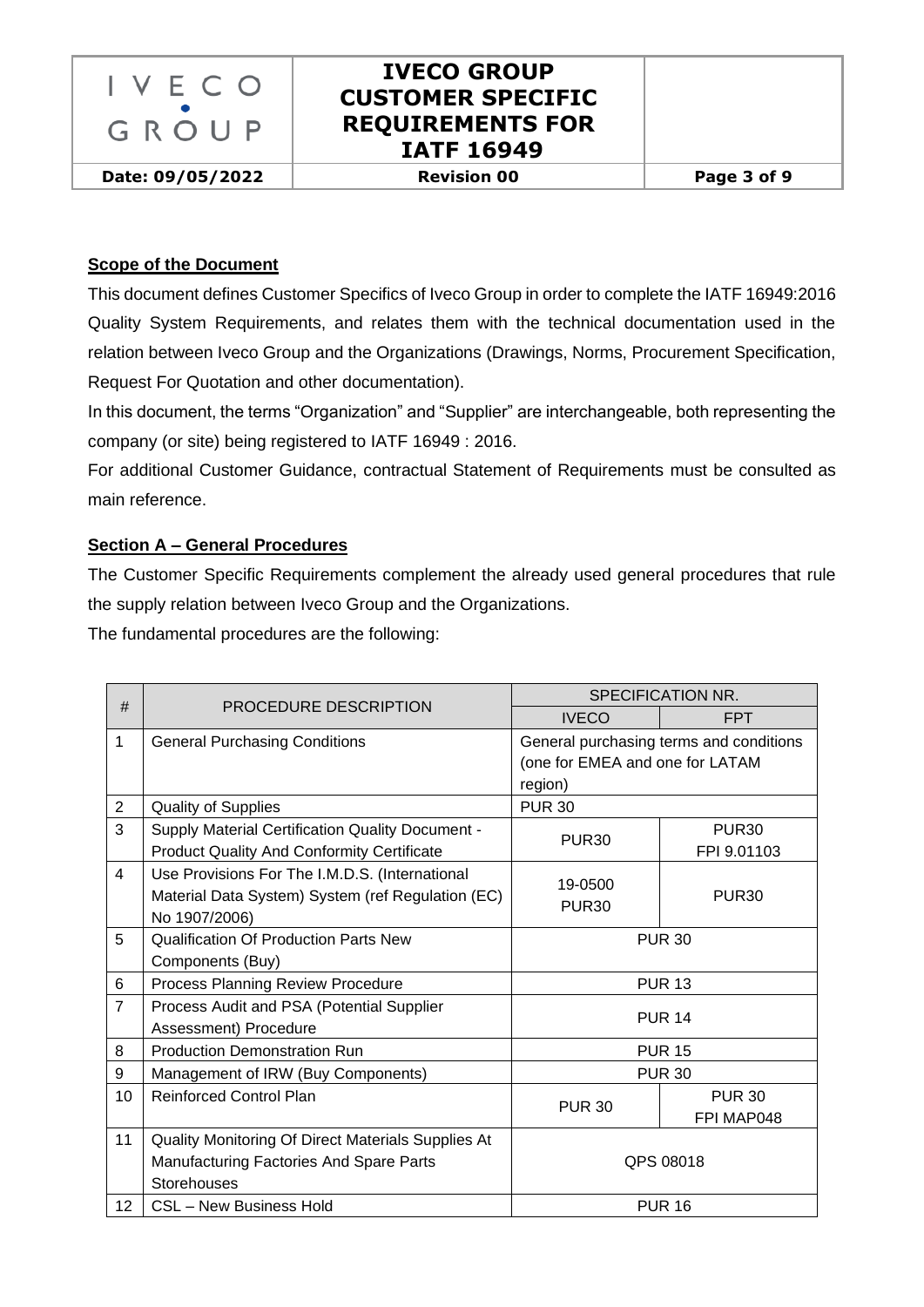

#### **Section B – Connection between FPT/IVECO Customer-Specifics and IATF16949:2016**

| <b>IATF</b>      | <b>DESCRIPTION</b>                                                                             | <b>CUSTOMER-SPECIFICS</b>                                                               |                             |  |
|------------------|------------------------------------------------------------------------------------------------|-----------------------------------------------------------------------------------------|-----------------------------|--|
| 16949:2016       |                                                                                                | <b>IVECO</b>                                                                            | <b>FPT</b>                  |  |
| 7.5.3.2.1        | <b>Records Retention</b>                                                                       |                                                                                         | <b>PUR 30</b>               |  |
| 8.1              | Planning of Product Realization                                                                | <b>PUR 13</b>                                                                           |                             |  |
| 8.1.1            | Planning of Product Realization                                                                |                                                                                         | <b>PUR 13</b>               |  |
| 8.3.2            | - Supplemental                                                                                 | <b>PUR 13</b>                                                                           | FPI.PLL002                  |  |
|                  | Determination of Requirements                                                                  | PUR 01 Attachment 06 Request For Quotation                                              |                             |  |
| 8.2.2            | related to the Product                                                                         | (RFQ) and Statement Of Requirements (SOR)                                               |                             |  |
| 8.2.3.1.1        | Review of the requirements for<br>Products and Services -<br>supplemental (Customer<br>Waiver) | <b>PUR 30</b>                                                                           |                             |  |
| 8.2.3.1.2        | <b>Special Characteristics</b>                                                                 | 18-0011<br>18-0016                                                                      | FPI.IFN053                  |  |
| 8.3.4.3          | Prototype Programme                                                                            | 18-0002<br>18-0011                                                                      | FPI.PLL002                  |  |
| 8.3.4.4          | <b>Product Approval Process</b>                                                                | <b>PUR 30</b>                                                                           |                             |  |
| 8.4.1.3          | <b>Customer Approved Sources</b>                                                               | PUR 01 Attachment 06 Request For Quotation<br>(RFQ) and Statement Of Requirements (SOR) |                             |  |
| 8.5.1.1          | <b>Control Plan</b>                                                                            | 18-0011<br>18-0016<br><b>PUR 30</b>                                                     | <b>PUR 30</b><br>FPI.MAP048 |  |
| 8.5.5.1          | Feedback of Information from<br>Service                                                        | QPS 08018<br>Supply Quality Performance (SQP)                                           |                             |  |
| 8.5.2<br>8.5.2.1 | Identification and Traceability                                                                | <b>PUR30</b><br>18-0015                                                                 | <b>PUR 30</b><br>FPI.IFP057 |  |
| 8.6.2            | Functional and dimensional<br>Testing                                                          | <b>PUR 30</b>                                                                           |                             |  |
| 9.1.2.1          | Customer Satisfaction -<br>Supplemental                                                        | QPS 08018<br>Supply Quality Performance (SQP)<br><b>PUR 16</b>                          |                             |  |
| 9.2.2.3          | <b>Manufacturing Process Audit</b>                                                             | <b>PUR 14</b><br><b>PUR 15</b>                                                          |                             |  |
| 10.2.3           | Problem Solving                                                                                | QPS 08018                                                                               |                             |  |
| 10.2.6           | <b>Rejected Product</b>                                                                        | QPS 08018                                                                               |                             |  |
|                  | <b>Test/Analyses</b>                                                                           | Supply Quality Performance (SQP)                                                        |                             |  |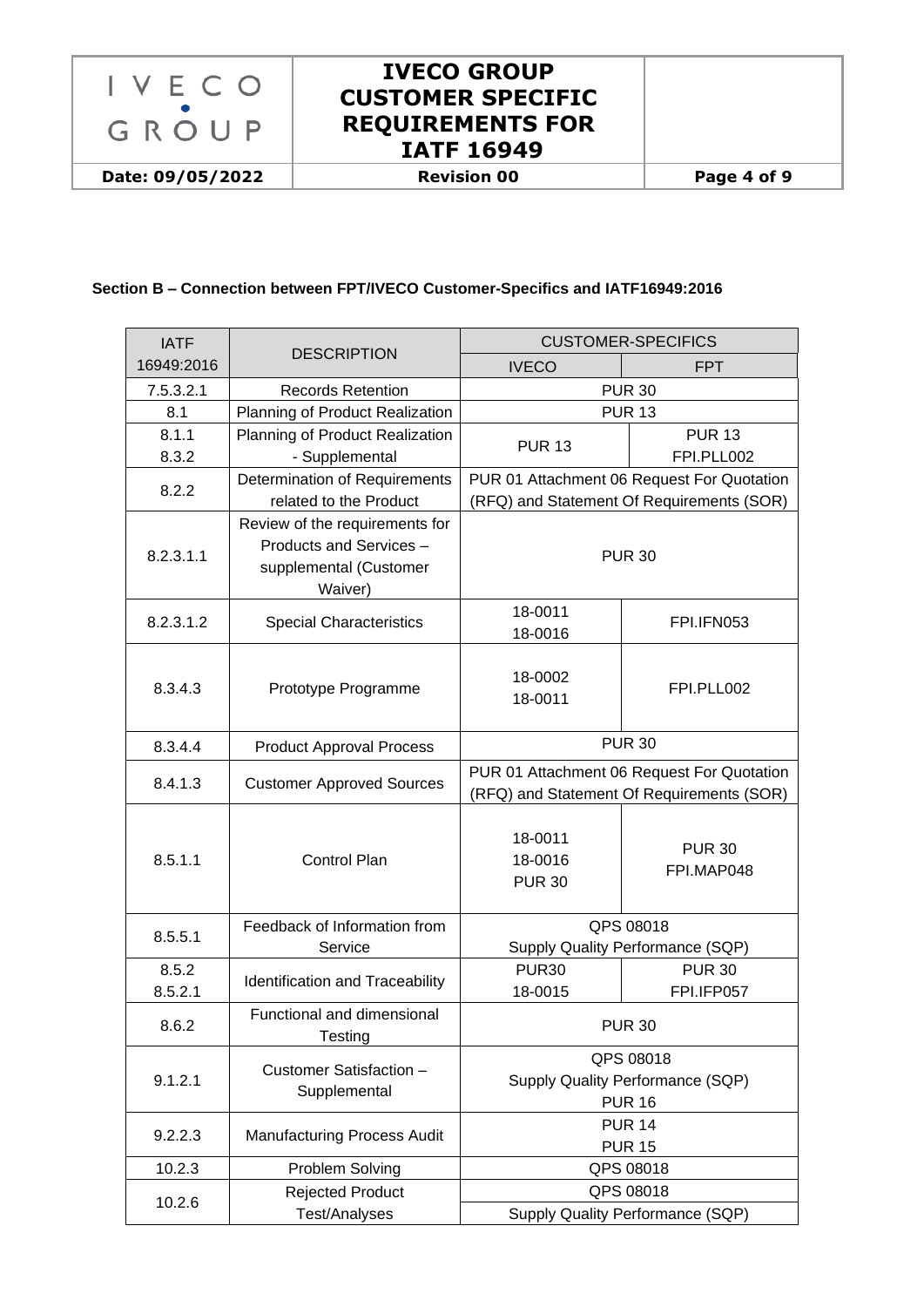

**Date: 09/05/2022 Revision 00 Page 5 of 9**

### **Section C – IVECO Group Specific Requirements added to IATF16949 : 2016**

### <span id="page-4-0"></span>**1. Sustainability (Ref. IATF 16949:2016 § 4.1 - 4.2 - 5.1.1 )**

The Organization shall give evidence of compliance to the main pillars of sustainability, showing compliance in terms of personnel safety (for example, as applicable and not complete: fire permission, work safety assessment), environmental safeguard (for example, as applicable and not complete: environmental operative licenses), interaction with the surrounding context (for example, as applicable and not complete: effective communication with third parties for social or environmental purposes, when needed).

NOTE: Sustainability assessment process is considered as an evidence of compliance to this point.

### <span id="page-4-1"></span>**2. Customer Representative (Ref. IATF 16949:2016 § 5.3.2)**

The Organization's Top Management shall individualize in its structure at least one Customer Representative in the Quality Department and/or in the Technical Area.

The Representative shall have responsibility and authority to ensure that these Customer requirements are addressed and implemented.

### <span id="page-4-2"></span>**3. Special Characteristics (Ref. IATF 16949:2016 § 8.2.3.1.2)**

A product characteristic is a potential "Key" characteristic when its variation out of the technical specifications (Non-Conformity) can compromise important aspects of the product itself, such as passenger safety (PQC-S or CNH2-S), Law/Legal approval Conformity, external Customer satisfaction, internal Customer satisfaction.

Supplier can use its proper symbology for the identification of Key characteristics. However, a correlation table must be established between Supplier and Customer documentary systems and must be quoted on the drawing. Standard FPT-FPI.IFN053 or Iveco Std. 18-0011 must always be considered.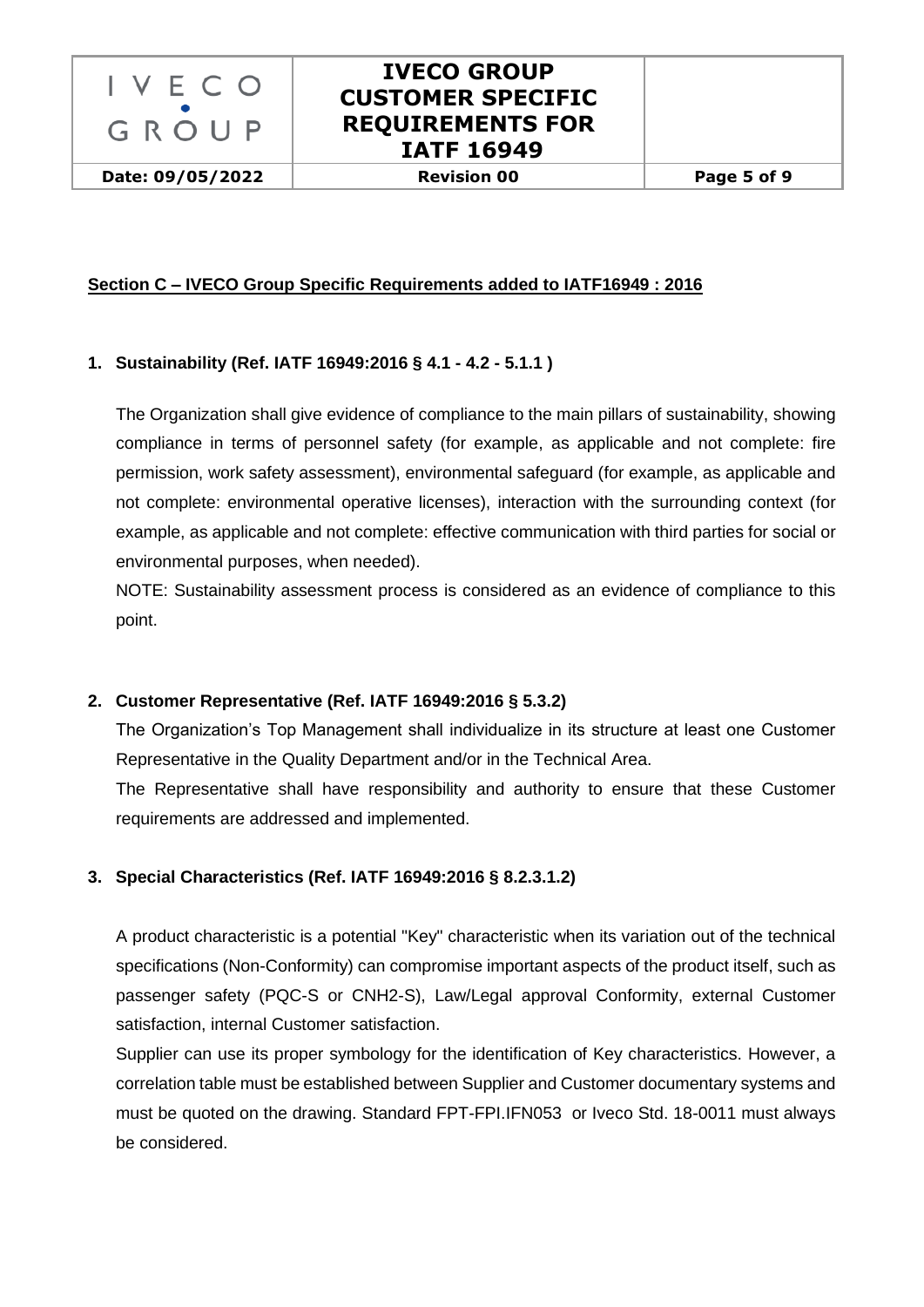

#### <span id="page-5-0"></span>**4. Special characteristics related documentation (Ref. IATF 16949:2016 § 8.2.3.1.2)**

Supplier shall draw up a specific documentation related to qualification and/or homologation and to production processes from which it must be evident, moreover, how, by whom and with which results the involved characteristics have been put on trial and approved. This documentation shall be stored by the Supplier for at least 15 years. Supplier shall ensure that checks and inspections can be performed by competent authorities.

#### **Remarks:**

- FPT Special Characteristics related to components with Part level S (safety) are identified by "PQC-S".
- Iveco Special Characteristics related to components with Part level S (safety) are identified by "CNH2-S"

#### <span id="page-5-1"></span>**5. REACH - IMDS (Ref. IATF 16949:2016 § 8.4.2.2)**

The Organization, if requested (i.e. according [Directive on End-of Life Vehicle 2000/53/EC,](http://eur-lex.europa.eu/LexUriServ/LexUriServ.do?uri=CONSLEG:2000L0053:20050701:EN:PDF) EU Regulation (EC) No 1907/2006), shall upload to the International Material Data System (IMDS), [http://www.mdsystem.com,](http://www.mdsystem.com/) the data related to the chemical composition of its products. The Organization is even responsible for the data uploaded to IMDS related to the products of its own Suppliers.

In case of product under development, the data uploading shall be done before the Pilot Phase.

### <span id="page-5-2"></span>**6. Functional and dimensional testing (Ref. IATF 16949:2016 § 8.6.2).**

Organization shall plan dimensional inspections and functional tests for every product family even if not expressly required by the Customer; this plan shall fulfill as minimum with the following (see PUR 30 for details):

- Complete Self-Qualification every 2 (two) years (unless otherwise agreed by SQE).
- Complete dimensional and material controls once per year (unless otherwise agreed by SQE).

Records shall be available for Customer review and results must be submitted to Customer for revision.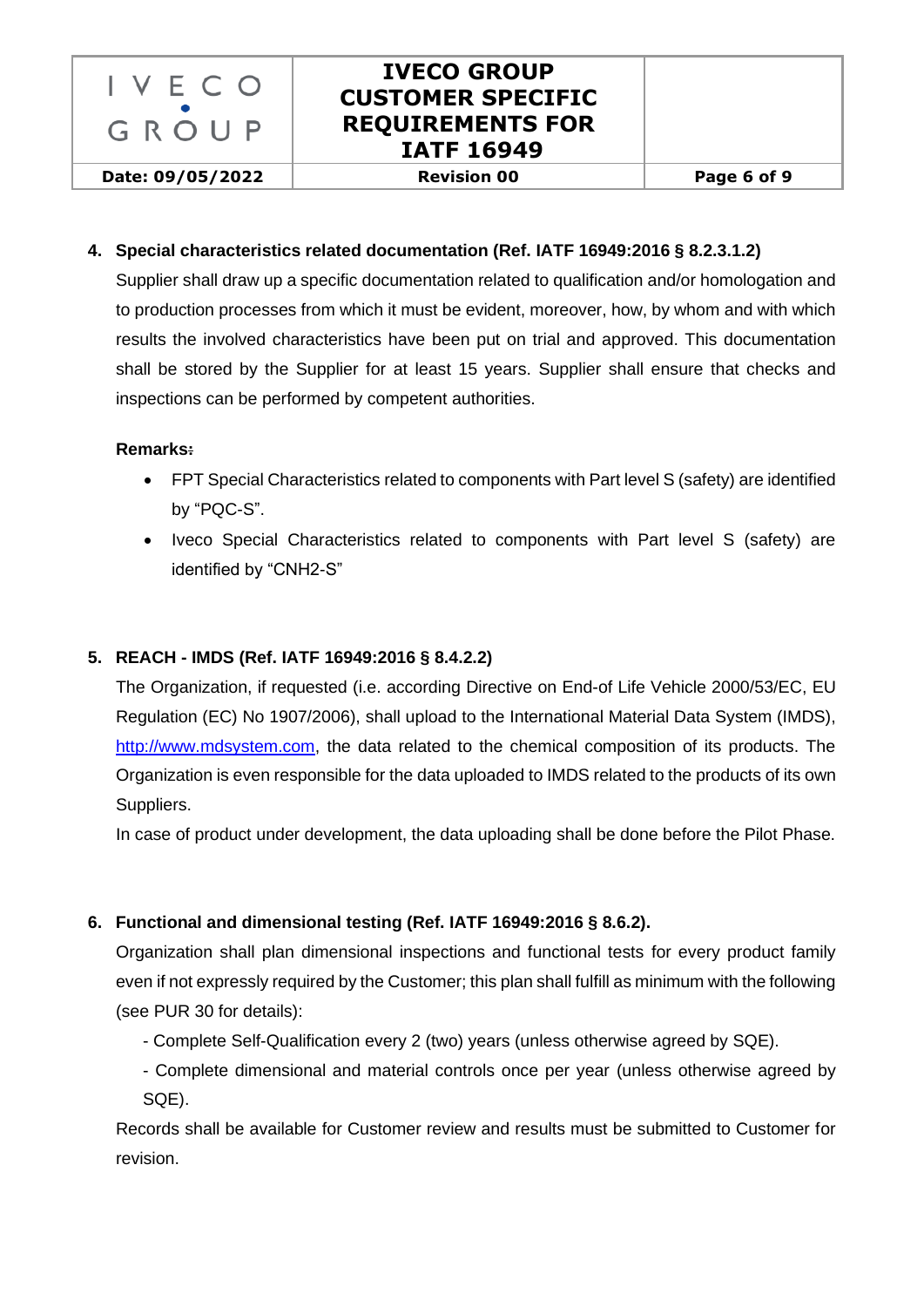

### <span id="page-6-0"></span>**7. Prototype Programme (Ref. IATF 16949:2016, § 8.3.4.3)**

Supplier will provide all delivered prototype parts with Certification of Quality and Conformance of Prototypes.

Prototypes must be properly and single identified, by means on method or according to customer required.

#### <span id="page-6-1"></span>**8. Field Management (Ref. IATF 16949:2016 § 10.2.6)**

On demand, Organization shall actively participate in the Tutorship and Field Management programs, in order to improve the Quality level of the products and to reduce the related warranty costs.

#### <span id="page-6-2"></span>**9. Organizations Performance Analysis (Ref. IATF 16949:2016 § 9.1.2.1)**

The Organization's Board shall analyze the Customer satisfaction factors monthly; The analysis shall at least include the following:

- i. Performance indicators available in SQP system (e.g. PPM, PIQ, CSL)
- ii. Customer validated Action Plan monitoring, due to negative outcome (≤2) of Process Audit, Production Demonstration Run, Process Planning Review.
- iii. FPT or Iveco Customer specific Implementation Plans monitoring.
- iv. Poor quality cost monitoring (e.g. scraps, reworks, sorts, CSL2 and CSL3 due to internal failures, warranty, penalties, recall campaigns for external failures).

Output of management reviews shall include detailed decisions and actions related to problems pointed out by Customer (CSL1, CSL2, PPM, etc.).

#### <span id="page-6-3"></span>**10. Product approval process (Ref. IATF 16949:2016 § 8.3.4.4)**

The Organization shall use Iveco Group - like methodologies (PUR 30) for product approval process of its own Suppliers. In case the Organization cannot afford this requirement, the product approval process adopted shall be validated by SQE.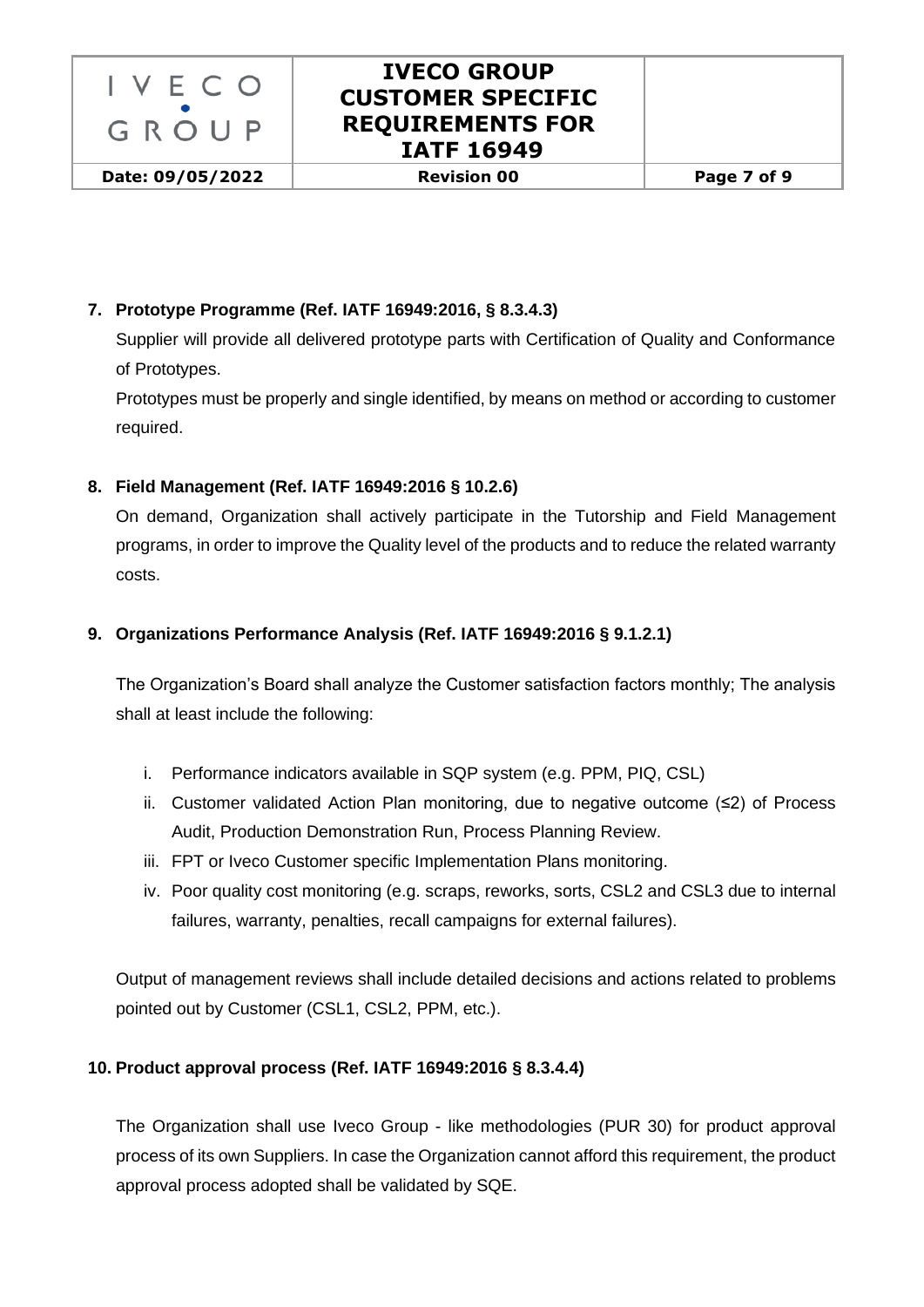

**Date: 09/05/2022 Revision 00 Page 8 of 9**

Sub-Suppliers with quality system in development that do not fulfill minimum requirements for PPAP completion, must – in accordance with the Supplier – work out an Action Plan for PPAP implementation.

### <span id="page-7-0"></span>**11. On Job Training (Ref. IATF 16949:2016 § 7.2.2)**

Procedures shall be used in order to avoid that either contractors or agency personnel are assigned to quality critical jobs.

#### <span id="page-7-1"></span>**12. Incoming Material Quality (Ref. IATF 16949:2016 § 8.6.4)**

Incoming material inspection and testing – if not in free pass – are mandatory for all materials and components.

#### <span id="page-7-2"></span>**13. Customer Owned Production Tooling (Ref. IATF 16949:2016 § 8.5.3)**

All the Customer owned tools, specially the ones for the low volume productions, must be subjected to preventive maintenance in order to ensure their preservation (see Process Audit check list). Special attention must be paid to those tools used for either low volumes or sporadic productions.

## <span id="page-7-3"></span>**14. Determination of requirements related to products and services (Ref. IATF 16949:2016 § 8.2.2)**

Supplier has to follow – when existing - the MQR (Mandatory Quality Requirements) documents. MQR identify a specific minimum set of quality requirements to be followed by the supplier for the component manufacturing. This document supplements but does not supersede the product drawings and specifications, representing the official customer contractual requirements against which a successful product validation shall be completed and documented by the supplier.

### <span id="page-7-4"></span>**15. Supplier Status Special Notifications (IATF 16949:2016, item 9.1.2.1)**

Supplier will have to inform its own Certification Body within 5 working days in case of notification of Customer special quality issues:

- Supplier in NBH (New Business Hold);
- Supplier with Controlled Shipment Level Level 2 and Level 3 (opened)